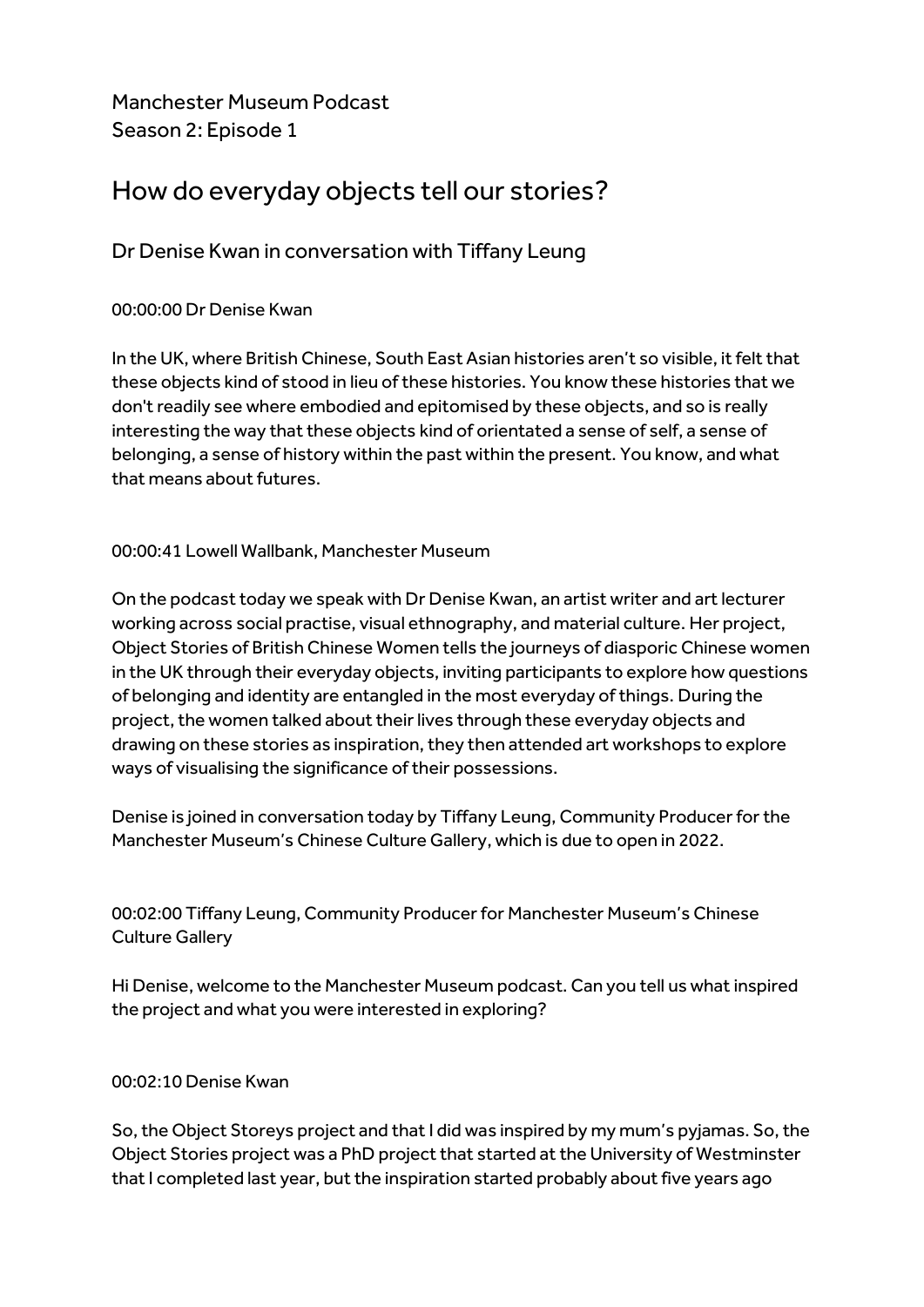when I was going through my own wardrobe and I came across my mother's pyjama. And this set of pyjamas. I was just really intrigued by both, kind of from a visual, but also from a textural point of view, and it was something that had carried round for many, many, many years, but didn't really know where it actually had come from. And this pair of pyjamas had this kind of really kind of cool sort of cotton that we get in, say, kind of Asian countries where is really hot, and so, it kind of evoked lots of different memories for me.

And then I started to have a conversation with my mum about these pyjamas, and these pyjamas they're, yeah, they are kind of handmade, they have an elasticated waist, incredibly kind of delicate and also has this kind of floral pattern on it. So, we started to have this conversation and she explained to me that this pair of pyjamas came from Hong Kong, so she'd moved from China to Hong Kong. And when she was moving from Hong Kong in the 1970s to the UK, the pair of Pyjamas was part of a wider migratory wardrobe that she bought for herself along with a wedding dress. So this was part of, yeah, so this is part of a wider kind of wardrobe that she bought for herself and I was just really interested in the story that she was telling me, really. And I was really kind of intrigued how this pair of pyjamas represented a time for her when she was on the cusp of moving from one country to another in her early 20s, and the sense of aspirations and dreams that the clothing represented for her. And yeah, and we had this really kind of interesting conversation just inspired a whole load of kind of art making for me. And then I started to think about you know what might be the other objects that may be at the bottom of other British Chinese women and you know, like sitting in the bottom of their wardrobes and cupboards in that way.

## 00:05:01 Tiffany Leung

I quite like this term 'migratory wardrobe' Michael Terry wardrobe. So, did you say, you found, your mom brought over her wedding dress and pyjamas?

## 00:05:13 Denise Kwan

Yeah, and there were a whole load of other things too. I think there was a watch that my great grandmother had given to her when she was in Hong Kong. And yeah, we just had this really great conversation about that Journey. And yeah, just want to kind of open up this space that, you know that is so integral to the migratory kind of journey, but I had very little understanding of how that must have felt, you know, and through these objects it became a way for us to share and also open up an emotional landscape through things, I suppose.

And so, this kind of got me thinking about all the other things that might be sitting at the bottom of peoples, wardrobes and cupboards. And also, I was really interested in how these stories and how these objects, kind of contrasted with the Chinese objects that we might see in British museums and institutions, and the objects that are kind of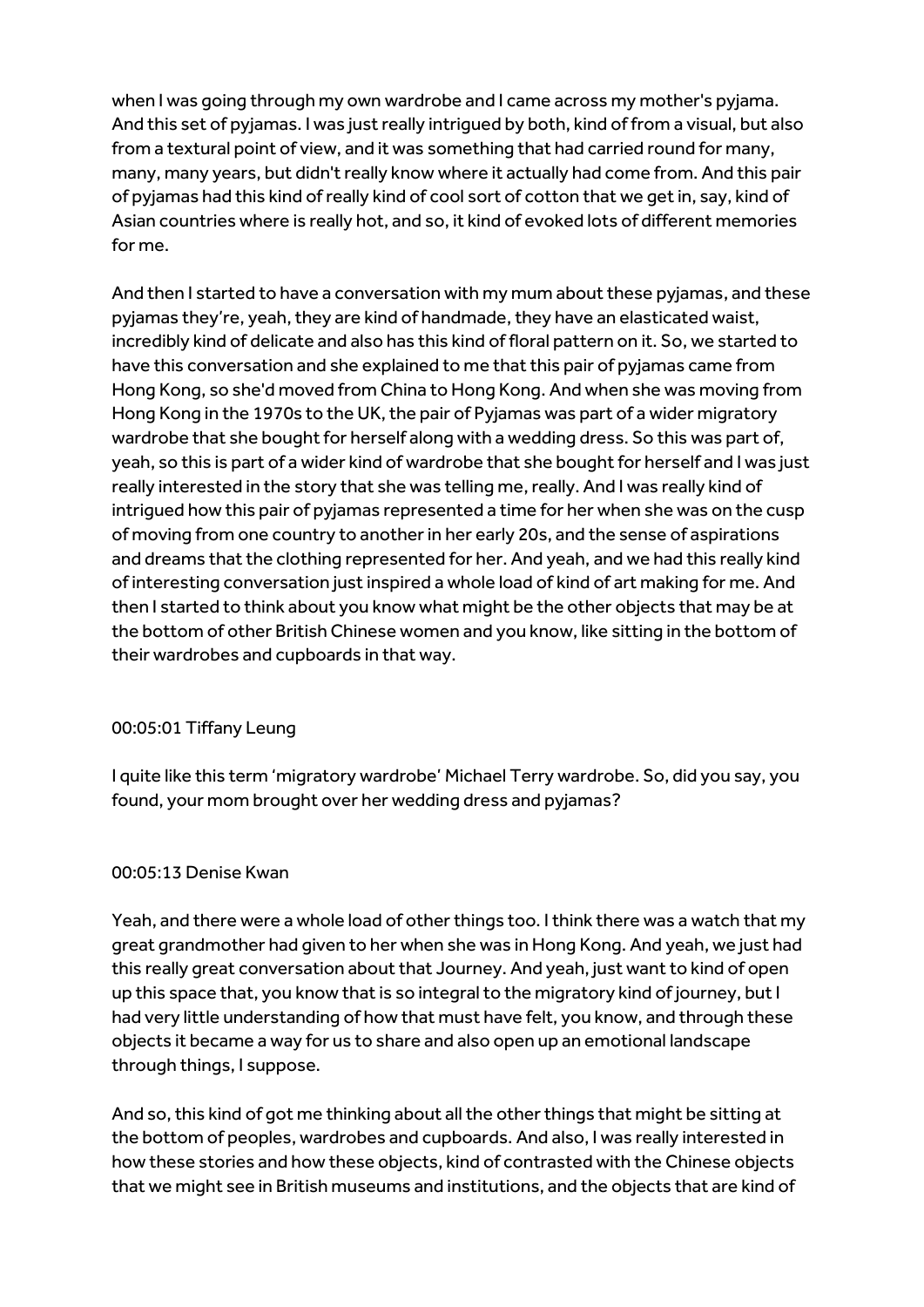sat in the British Museum, the V&A, only represent a very kind of partial history and they're very ornate and aesthetic history, and it has very little sense of its actual journeys, of who does it actually belong to? What was its use? What was its significance? What was its stories? And so, these objects almost become a kind of divide, I suppose, or that journey, and that sense of an embodied history, becomes very muted and under a kind of colonial empire, vitrine kind of framing, in which we very often encounter Chinese objects within the museum.

And so, when I was thinking about this conversation I had with my mum and her object, I then started thinking about how speaking to other British Chinese women, you know, that process of speaking and making together, how that could create an alternative space, I suppose, of embodied voices and experience, but through material things. You know, because objects are very much fleshy extensions of our lives, of our experiences of our journeys. And I was really wanting to create through the project space where women, migrant women can speak to each other, and through speaking about objects, they become at the forefront of defining and shaping ideas of culture of Britishness, of Chinese-ness, of gender. What does it mean to migrate to move to be within another geography, and how these ideas, intentions and aspirations manifest through the material object. And so, the material just becomes, I guess, a lived vernacular object in that, you know, in that way, and so these are the ideas that framed the project. And so, from this I worked with two generations of British Chinese women where they spoke about their lives through their objects, and with the interviews there was a series of art workshops whereby they visualised the stories of the objects through art making.

And yeah, and as well, I worked with a women's group in Harringay Chinese Community Centre, and we collaborated to form this bilingual art school that ran for eight months in the Community centre. So yeah, so that was the yeah, the kind of longer journey I suppose.

#### 00:09:26 Tiffany Leung

Can you describe to us some of the chosen objects and their stories?

#### 00:09:31 Denise Kwan

Yes, so, what was really interesting was that objects for second generation women were really significant and I think way more significant than they were for first generation women. First generation women seemed to kind of put less emphasis of their sense of selfhood through past objects. And some material objects for second generation women became this way for women to navigate and negotiate feelings of Otherness of racism, and to physicalise a past that is not readily seen and to really articulate complex and multi-layered forms of direct and overt forms of racism. And a lot of these ideas guess manifested in a dozen of identical green t-shirts, so one of the women that I worked with that I interviewed presented, yeah dozen of identical green t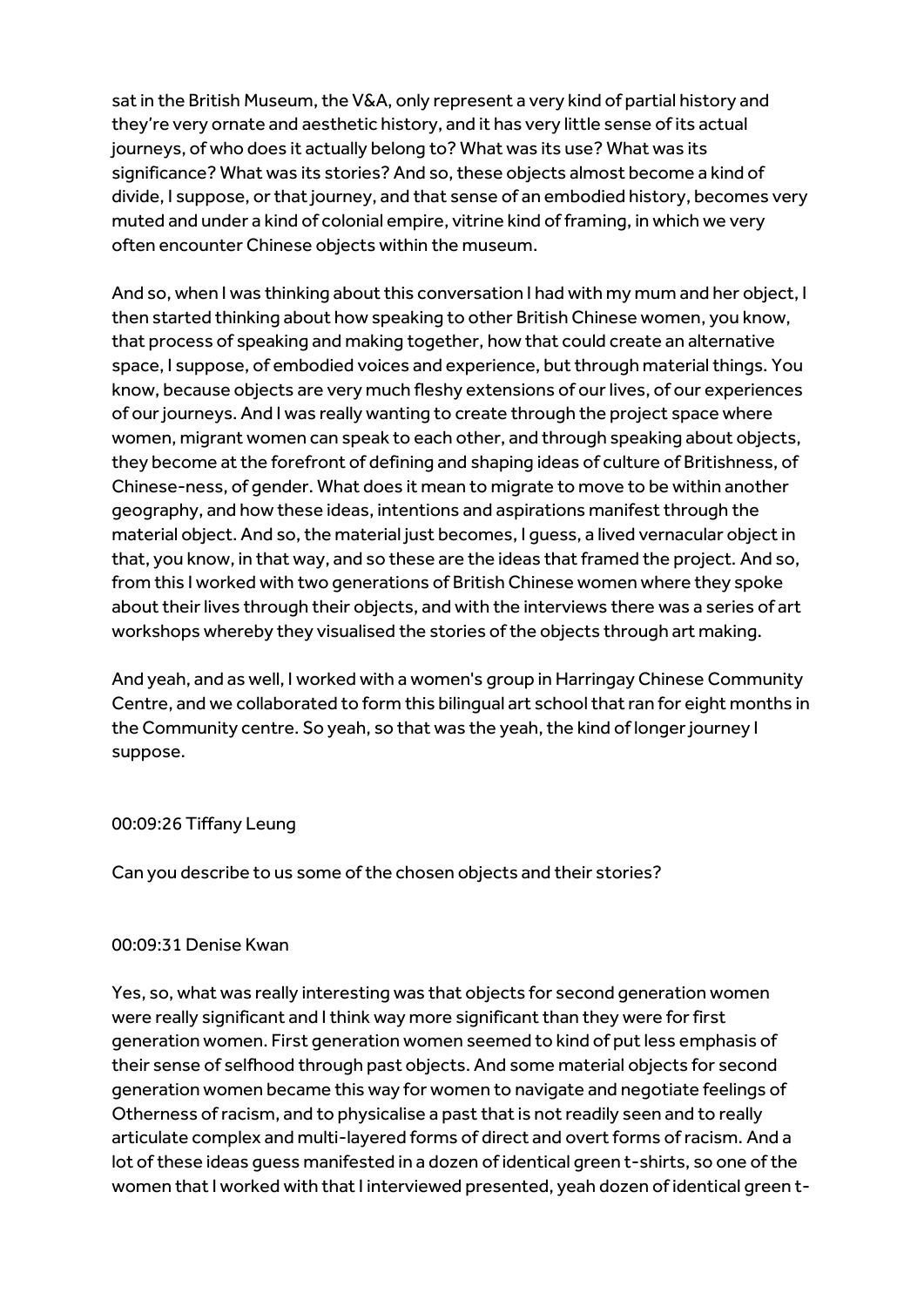shirts, and she told the kind of wider story of how these t-shirts came to be, and she said, you know, "when I was a teenager, I was incredibly driven, I decided I wanted to study at Cambridge and study IT" and at the age of 21 in her early 20s she started working at Google as a technical engineer.

So, you know, very much she had a goal and she fulfilled it. But in arriving in Google, that was the first time that she really encountered her own Otherness, and she saw herself as a Chinese woman for the very first time and she really felt her own ethnicity and Otherness in arriving in this place that she, you know, that she, that was a point of aspiration for her. And so, this became this real kind of turning point whereby, by encountering her Otherness, she was, you know, experienced a lot of hostility from a gendered and racial point of view where she felt very much physically kind of out of place, working in an environment that was very masculine, that was very white, as well as also feeling that she wasn't progressing in the way that she wanted, and her colleagues seeing her as not an equal, basically. And after kind of working in this very difficult environment she eventually changed jobs and considered changing professions, but then she started a new role within IT, and from that she adopted, she decided to adopt this knew uniform. She thought, okay, this kind of, this sense of Otherness, that she very much felt upon her body, how can she kind of negotiate this, and this manifested in this dozen, in these dozens of green t-shirts.

And so why these green T shirts? Appear really neutral. They've been highly considered from this colour to the way that it was worn, so should wear these back to front and so that the neckline would be very high and these green T shirts became a way for her to manage and to negotiate this sexualised male gaze that she experienced in the workplace, as well as also, you know, she said, you know, I'm going to do the Steve Jobs thing, which is wearing the same, which is wearing the same kind of clothing every day. And I thought this was really interesting. I thought this was really interesting, especially in the way that, you know, on the one hand, you know, we can see her as being incredibly driven and she's achieved so much. But at the same time, you know, there are for sure, structural issues and structural barriers that she is experiencing and really challenges this notion, this myth of the model minority that is so easily projected and stereotyped within East Asian and Chinese communities. And I think this was a really, kind of poignant kind of vignette and story that comes out of our everyday things in that way.

## 00:14:30 Tiffany Leung

And I think this story really reflect the ethos of your project in terms of going beyond that kind of typical, you know traditional fancy, you know, fancy tableware, ceramics or anything like that we see in the British Museum or V&A. And this is something that is very raw, and like, you know the living representation of the stories that she'd been experiencing.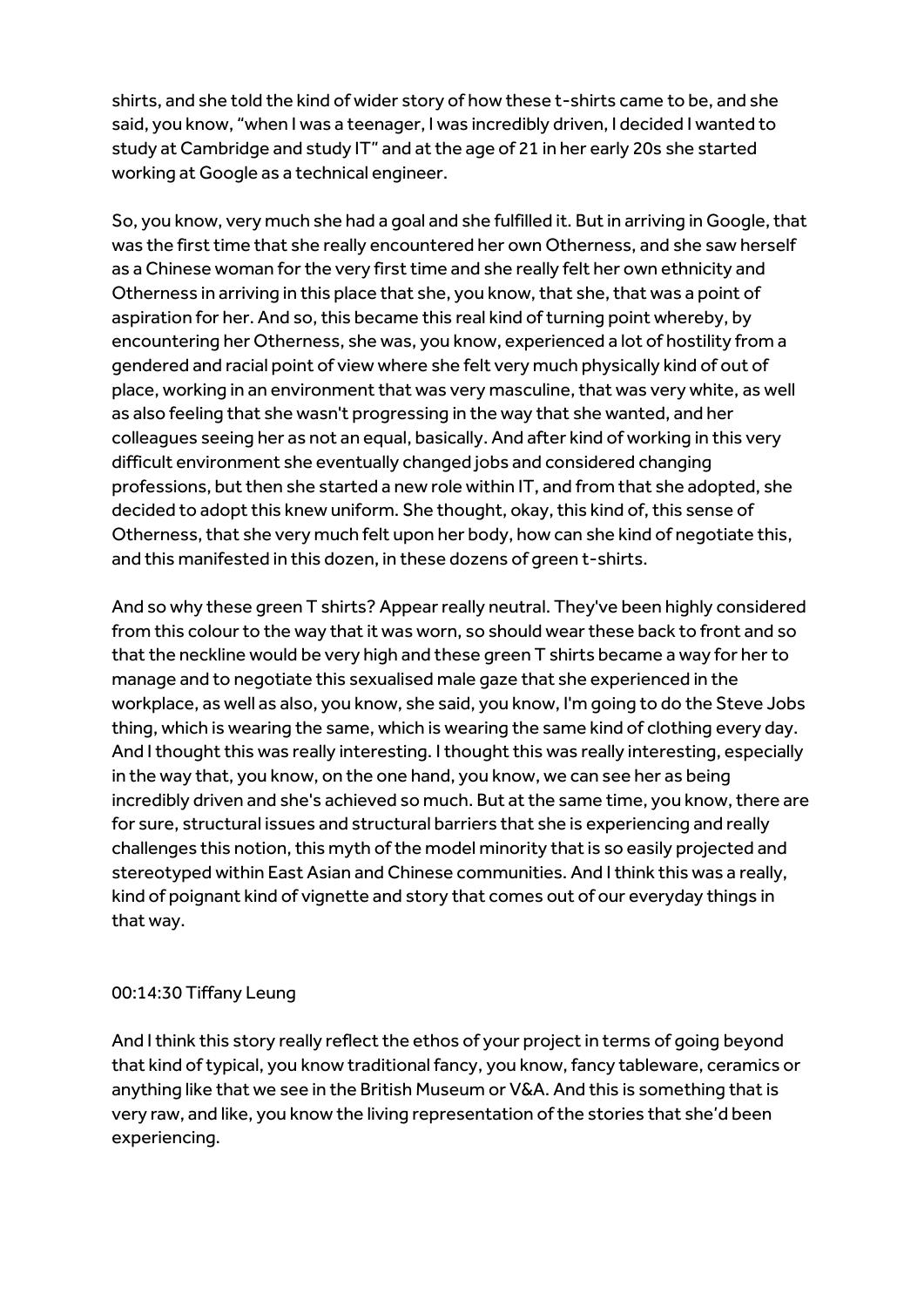#### 00:15:02 Denise Kwan

Yeah, absolutely. And I think you make a really, kind of key point there, because actually, when we were talking, she actually said, you know, "I would never", you know, "I wouldn't want to be seen in a traditional *cheongsam* dress in, you know, by my work colleagues because of its ornateness and its highly exoticised and gendered kind of reading within a Western context. And so, the green t-shirts, whilst they appear incredibly culturally neutral it's incredibly culturally aware in that way.

## 00:15:44 Tiffany Leung

I know we can't cover, you know, every single story that you've come across, but perhaps you can tell us about some other common threads that you have uncovered throughout the project or yeah, or if you have any other stories you would like to share?

## 00:16:04 Denise Kwan

Yeah, I mean in terms of common threads, what was really interesting was the significance of materiality and also the significance of absence. And so, I said earlier about the first-generation women not necessarily holding onto things and this was really significant in the project. So, when I spoke to the first-generation women, many of them would say that the things that they initially brought with them had been poor, and had been discarded, had been worn out. And you know, I guess, it appeared that a lot of the women did not openly place the same significance, or did not kind of publicly speak about themselves through past objects in that way. And I think, you know, this is also another way in which expresses the women's orientation into the future. So rather than looking into the past and holding on to old things, their way of armouring, and aspiring into the future was to kind of, you know, not to talk about themselves through old things, but rather to orientate themselves into a brighter and better future, in that way, so, you know, which really contrasted with the second generation, whereby material objects were so significant. And I think material objects are very significant for second generation women in this project because there is very little about Chinese and East Asian diasporic histories from an embodied point of view that are publicly, you know, that are publicly spoken about, and so material objects become a way of articulating this.

## 00:17:58 Tiffany Leung

Yeah, that's really interesting. I would have thought it would be the other way around, you know, without giving it much thought, but now that you said it makes so much sense. And you also ran art workshop with the interviewees, right? Can you tell us a bit more about them?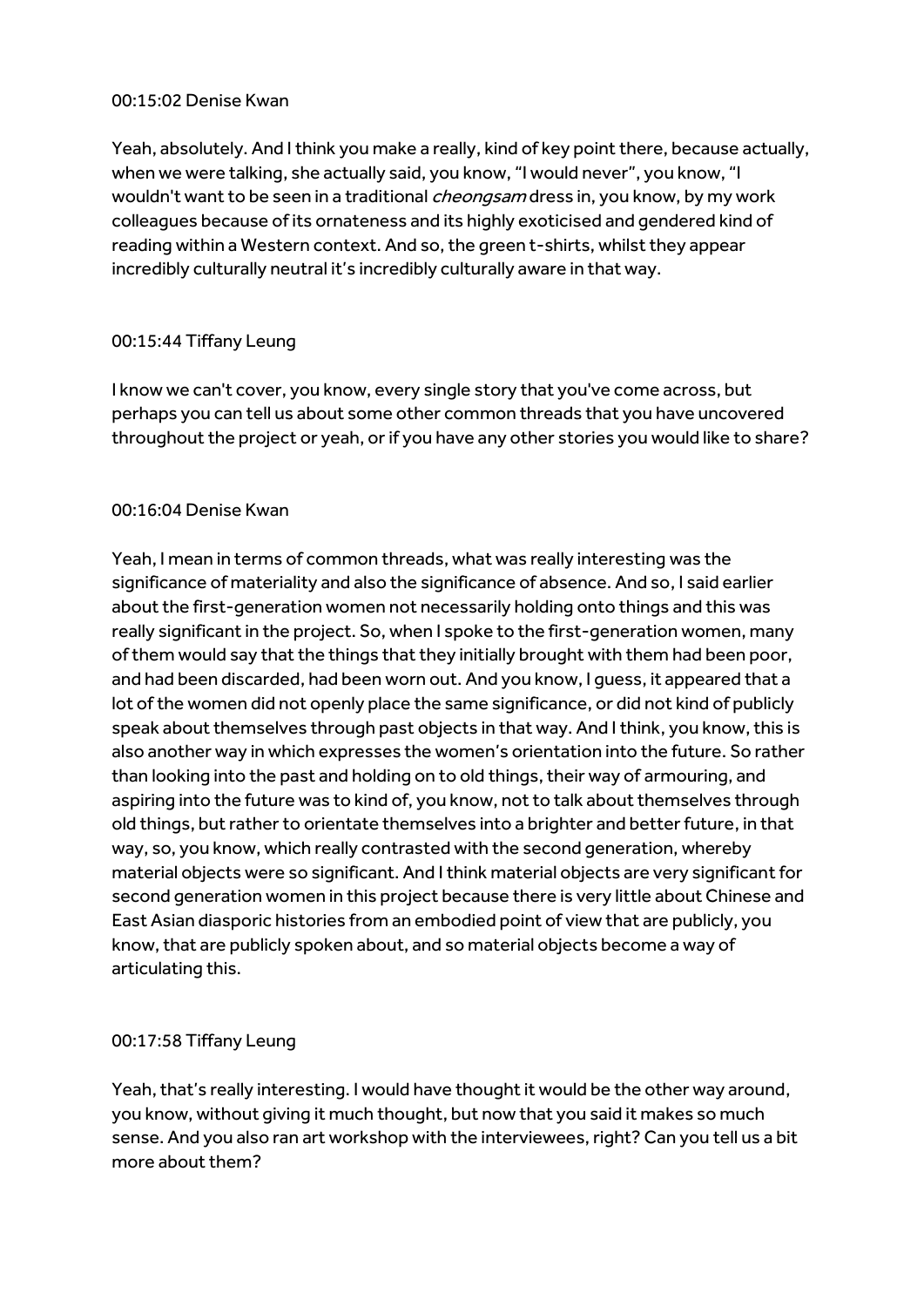#### 00:18:19 Denise Kwan

Yeah, so the art workshops, so this was, so I ran eight months of art workshops with the Harringay Women's Group, and that was incredibly interesting because in the run up to running the art workshops with first-generation, I remember speaking to people within the community and more widely, and people would say, you know, "I'm not sure if firstgeneration women would want to do art workshops," you know, "I think they'd rather play mahjong," for example, you know, "I don't know whether they be interested." And we, you know, and over the eight months we gradually kind of developed, yeah, like a collaborative relationship and created, you know, what became this bilingual art school.

And what was really interesting about these workshops was that the women really preferred to speak about their, their stories and their selfhood, not through objects, and not necessarily through like an interview, kind of, linguistic context, but through making and through art. And this became this really significant way for them to express their sense of agency and desire and ambition, through the process of making. Because, you know, when we think about the process of making and collaging, you know, the blank page very much mirrors, you know, their journeys as migrant women to remake their futures in that way. And so, they spoke about themselves, you know, through these kind of collaged metaphors, where they created these fictional stories and possibilities to speak about their desires and ambitions. So, one of the collages that the women made with this kind of vertical collage, and at the bottom kind of looked like it was kind of grainy, sort of concrete that spiralled into this explosion of jewels that would kind of land upon this hand, and so she said, you know, she said that you know "I've struggled so much in my life, I've struggled and worked so hard, and there's so much concrete in my garden, but with my kind of power, I can transform this concrete into diamonds and with this power, and with this energy I can travel around the world on it, you know, and tomorrow will be better."

And so, I just thought that was such a such an incredible, a kind of manifesto, I suppose, and the space of the collage, and in the space of making, became a way to articulate truer stories about ourselves, beyond the kind of social economic perspective, that were incredibly hilarious and humorous and inspirational.

#### 00:21:41 Tiffany Leung

Are there any other significant aspect of your project that you want to share or any other kind of experience chatting with these women?

## 00:21:53 Denise Kwan

I think what was really, something that was really significant, was especially at the end when I spoke to the women and just to get their kind of sense of feedback, I suppose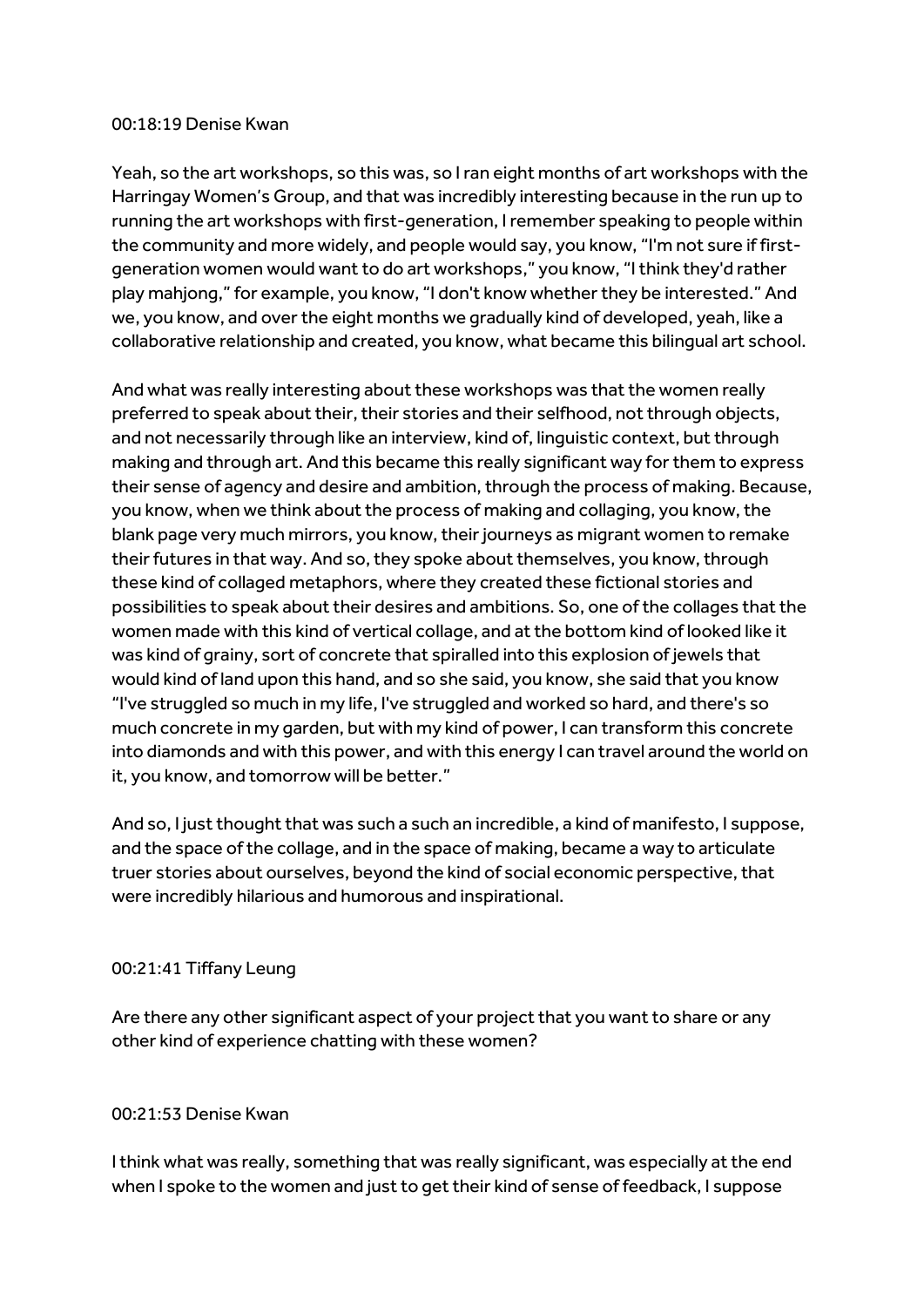about the wider project, was that there was a real kind of need for a collective space to hear and make together. And something that was really interesting too, was, you know, a lot of the second-generation women spoke about a desire for wanting to do more workshops in an intergenerational space with, you know, the previous generation. And this was, yeah, and this was really interesting because it just made me think that, you know, in the UK from a Chinese and East Asian perspective, historically there has been a lot of isolation in terms of the settlement pattern and many of the women spoke about their identity within the site of the home within the site of the family and not necessarily, you know, a lot of the women said, yeah, "I don't really have any friends from a similar background to myself." And many of the women talked about growing up in isolation from one another. And I think this was really interesting and I think in the project it, you know, became this became this temporary space to kind of intervene in this sense of social isolation with one another.

So yeah, so that's been really significant; it's the need for a collective space beyond the home, because, after all, identity, yeah, it's a social process. And I think something that came out to the project as well, with the Object Stories online archive, this, a lot of the women talked about how this became a visual way for them to map their experiences within a context that was outside of the home, and so some of the women said, you know, I feel as though I bridged that gap between the first and second generation as a woman in my 50s or in my 60s. And I think yeah, it becomes this kind of visual kind of mapping tool I suppose, kind of through objects. And I think something that was really significant, you know, in the opening event for the Object Stories, was just the sheer amount of pride that the first-generation kind of brought with them. And they talked about how proud they were to be seen for what they had done, for what they had made within the, you know, within the art school. And this was just really significant in that way.

#### 00:24:52 Tiffany Leung

Do you see this as an on-going project? Because I know this was your research project for your PhD, but would you have future plans for it?

## 00:25:03 Denise Kwan

I definitely, I mean, there are, I've definitely got plans to think about, yeah, possibly publishing the Object Stories as a book, for sure. And I think in terms of the social practise elements of it, I feel that right now with COVID-19, with the pandemic, it brings another layer of isolation as well as the racism that a lot of East Asian and Chinese communities have experienced, and so I'm currently, I've just finished a whole load of digital workshops that are bringing together people of East Asian backgrounds to collectively make and hear each other, and so that is another, I guess, offshoot of the Object Stories project as well.